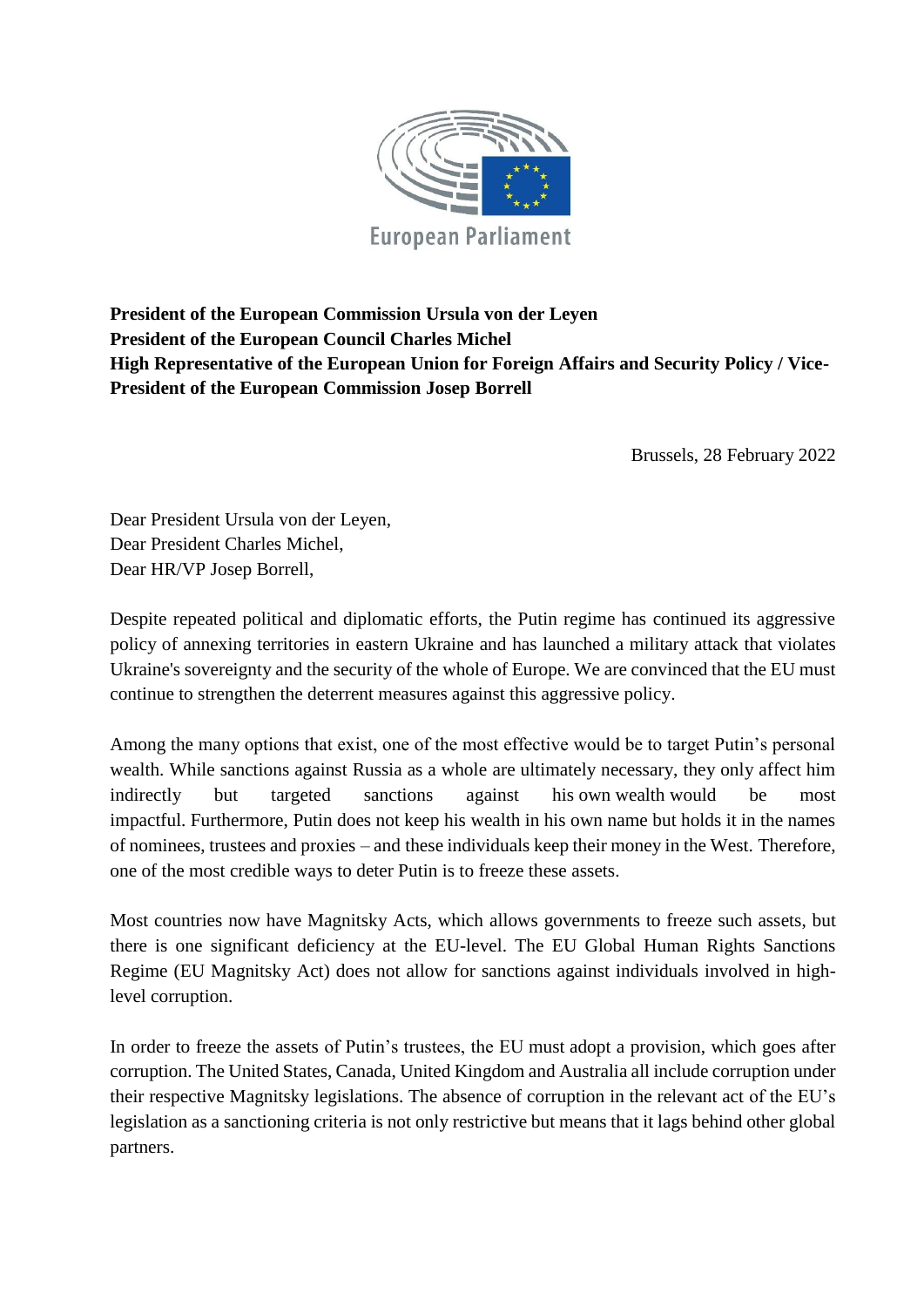In an effort to protect Ukraine and the security of Europe, it is essential and a matter of urgency for the EU to add corruption to its Magnitsky Act. Europe must stand arm in arm with its allies and create meaningful consequences for Putin.

Sincerely,

Petras Auštrevičius, Renew Europe, Lithuania Radosław Sikorski, EPP, Poland Isabel Santos, S&D, Portugal Abir Al-Sahlani, Renew Europe, Sweden Isabel Wiseler-Lima, EPP, Luxembourg Roberts Zīle, ECR, Latvia Łukasz Kohut, S&D, Poland Claude Gruffat, Greens/EFA, France Urmas Paet, Renew Europe, Estonia Jessica Polfjärd, EPP, Sweden Nicola Beer, Renew Europe, Germany Tomasz Frankowski, EPP, Poland Nicolae Ştefănuță, Renew Europe, Romania Jerzy Buzek, EPP, Poland Ivars Ijabs, Renew Europe, Latvia Miriam Lexmann, EPP, Slovakia Mauri Pekkarinen, Renew Europe, Finland Rasa Juknevičienė, EPP, Lithuania Eugen Tomac, EPP, Romania Maria Soraya Rodríguez Ramos, Renew Europe, Spain Peter van Dalen, EPP, Netherlands Karin Karlsbro, Renew Europe, Sweden Adam Sebastian Jarubas, EPP, Poland Guy Verhofstadt, Renew Europe, Belgium Sven Simon, EPP, Germany Bart Groothuis, Renew Europe, Netherlands Krzysztof Hetman, EPP, Poland Vlad Gheorghe, Renew Europe, Romania Witold Jan Waszczykowski, ECR, Poland Emma Wiesner, Renew Europe, Sweden Javier Nart, Renew Europe, Spain Moritz Körner, Renew Europe, Germany Andrius Kubilius, EPP, Lithuania Andrus Ansip, Renew Europe, Estonia Annie Schreijer-Pierik, EPP, Netherlands Nathalie Loiseau, Renew Europe, France Katalin Cseh, Renew Europe, Hungary Thijs Reuten, S&D, Netherlands Anna Donáth, Renew Europe, Hungary Daniel Freund, Greens/EFA, Germany Martin Hojsík, Renew Europe, Slovakia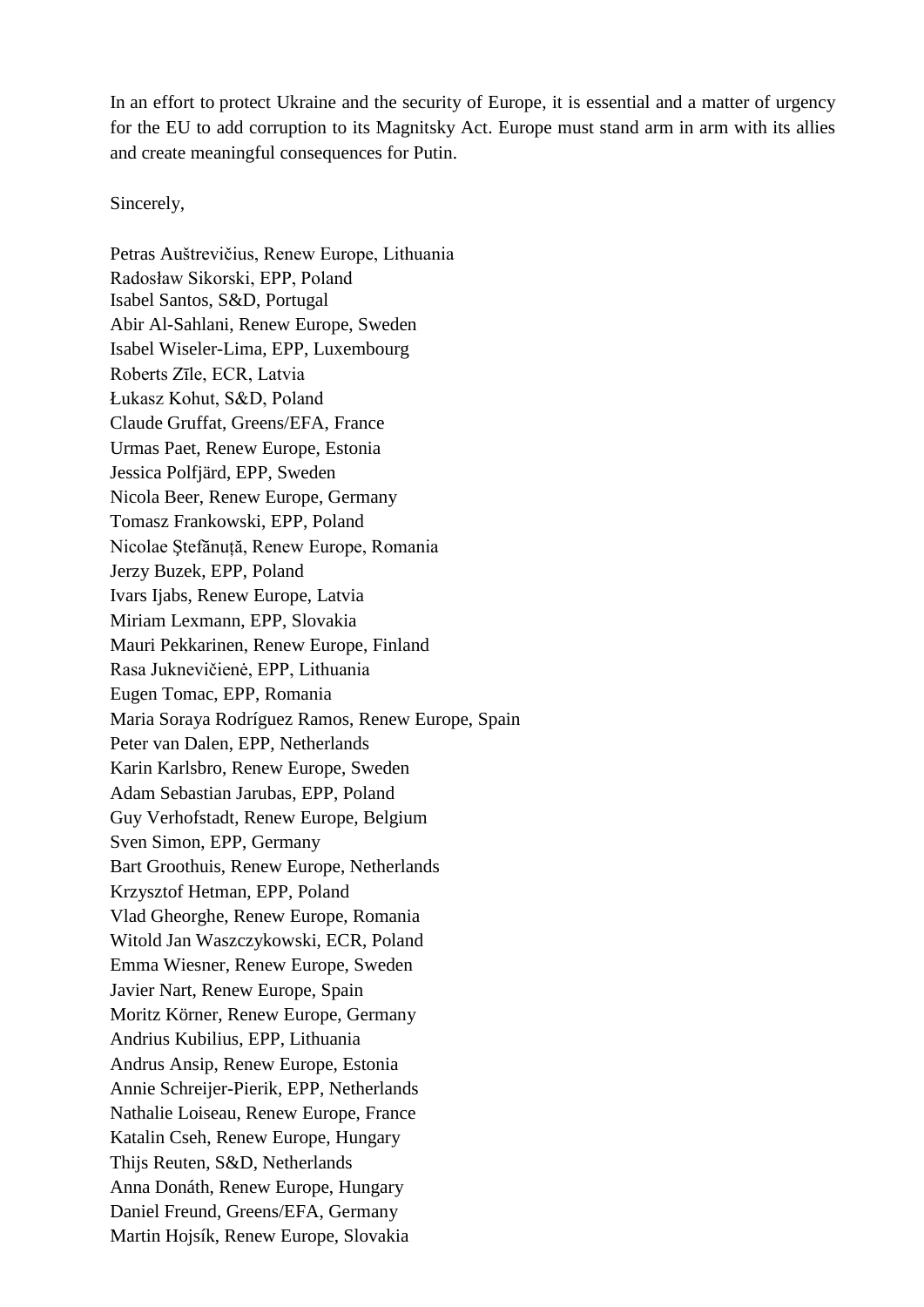Lucia Ďuriš Nicholsonová, Renew Europe, Slovakia Antonius Manders, EPP, Netherlands Michal Wiezik, Renew Europe, Slovakia Aušra Maldeikienė, EPP, Lithuania Vilija Blinkevičiūtė, S&D, Lithuania Fabio Massimo Castaldo, NA, Italy Sophie in't Veld, Renew Europe, Netherlands Engin Eroglu, Renew Europe, Germany Salima Yenbou, Greens/EFA, France Ivan Štefanec, EPP, Slovakia Kosma Złotowski, ECR, Poland Marian-Jean Marinescu, EPP, Romania Dacian Cioloș, Renew Europe, Romania Tom Berendsen, EPP, Netherlands Danuta Maria Hübner, EPP, Poland Klemen Grošelj, Renew Europe, Slovenia Marek Paweł Balt, S&D, Poland Jeroen Lenaers, EPP, Netherlands Attila Ara-Kovács, S&D, Hungary Ioan- Dragoş Tudorache, Renew Europe, Romania Esther de Lange, EPP, Netherlands Michal Šimečka, Renew Europe, Slovakia David Lega, EPP, Sweden Ryszard Czarnecki, ECR, Poland Róża Thun und Hohenstein, Renew Europe, Poland Liudas Mažylis, EPP, Lithuania Vlad-Marius Botoş, Renew Europe, Romania Jessica Stegrud, ECR, Sweden Monica Semedo, Renew Europe, Luxembourg Marie-Pierre Vedrenne, Renew Europe, France Luis Garicano, Renew Europe, Spain Ramona-Victoria Strugariu, Renew Europe, Romania Magdalena Adamowicz, EPP, Poland Assita Kanko, ECR, Belgium Arba Kokalari, EPP, Sweden Morten Løkkegaard, Renew Europe, Denmark Valérie Hayer, Renew Europe, France Ulrike Müller, Renew Europe, Germany Ljudmila Novak, EPP, Slovenia Adrián Vázquez Lázara, Renew Europe, Spain Eugen Jurzyca, ECR, Slovakia Catherine Chabaud, Renew Europe, France Bogusław Liberadzki, S&D, Poland Vladimír Bilčík, EPP, Slovakia Billy Kelleher, Renew Europe, Ireland Tomas Tobé, EPP, Sweden Hilde Vautmans, Renew Europe, Belgium